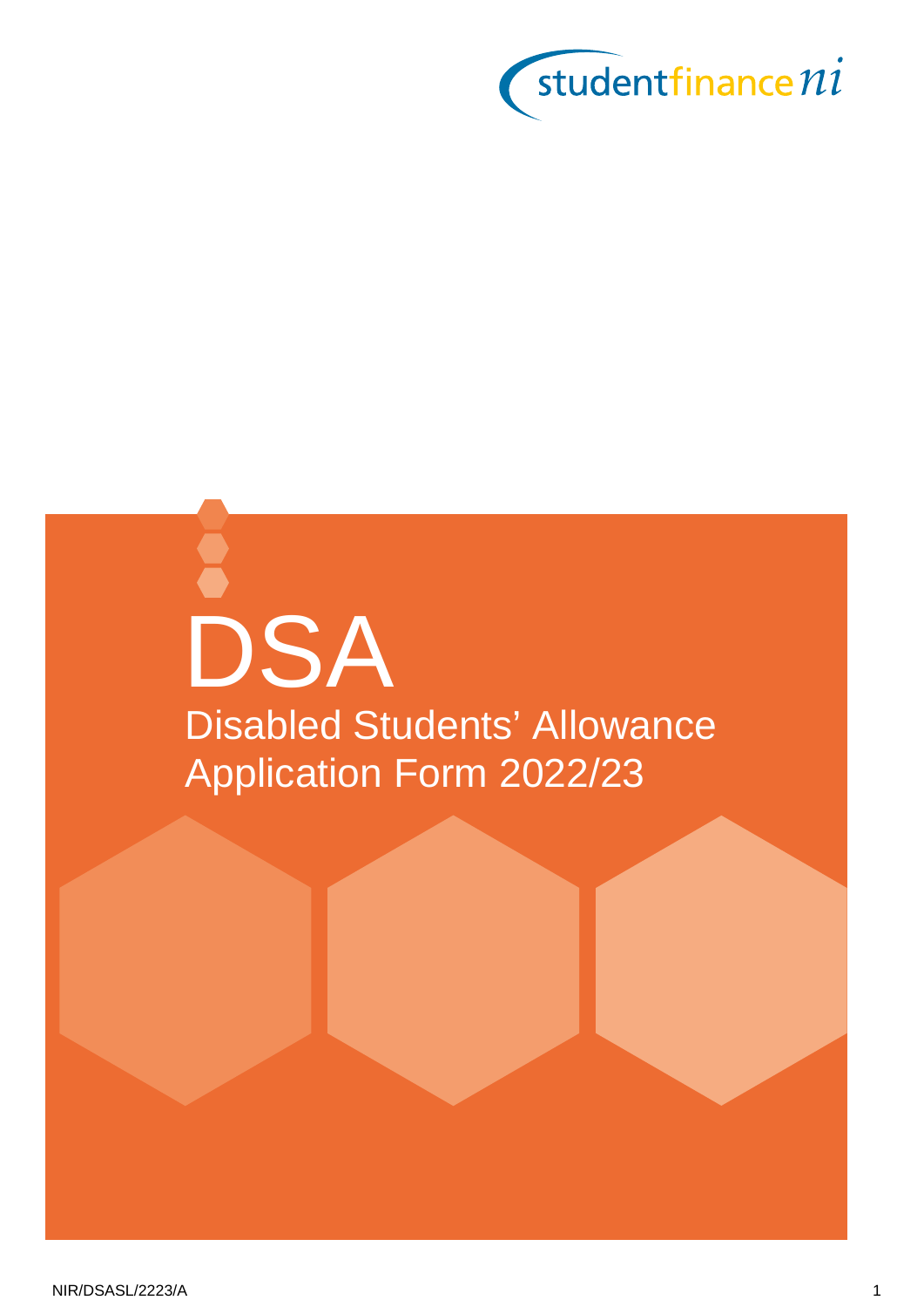### **What do I need to do to get Disabled Students' Allowance (DSA)?**

Here is a summary of the steps involved in applying for and receiving DSA.

#### **Step 1**

Complete and return this DSA application form with evidence of your disability, mental health condition or specific learning difficulty.

#### **Step 2**

We will assess your application and send you a letter to let you know if you qualify for DSA or not.

#### **Step 3**

We will ask you to attend a Needs Assessment to identify any specialist equipment and other support that you may need for your course.

#### **Step 4**

If you are eligible for DSA, you attend your Study Needs Assessment and receive a report which identifies any specialist equipment and other support you may need.

#### **Step 5**

We will send you a letter to tell you whether any specialist equipment and other support that has been recommended in your Needs Assessment Report can be paid for from DSA. We will also provide instructions for ordering equipment or arranging other support.

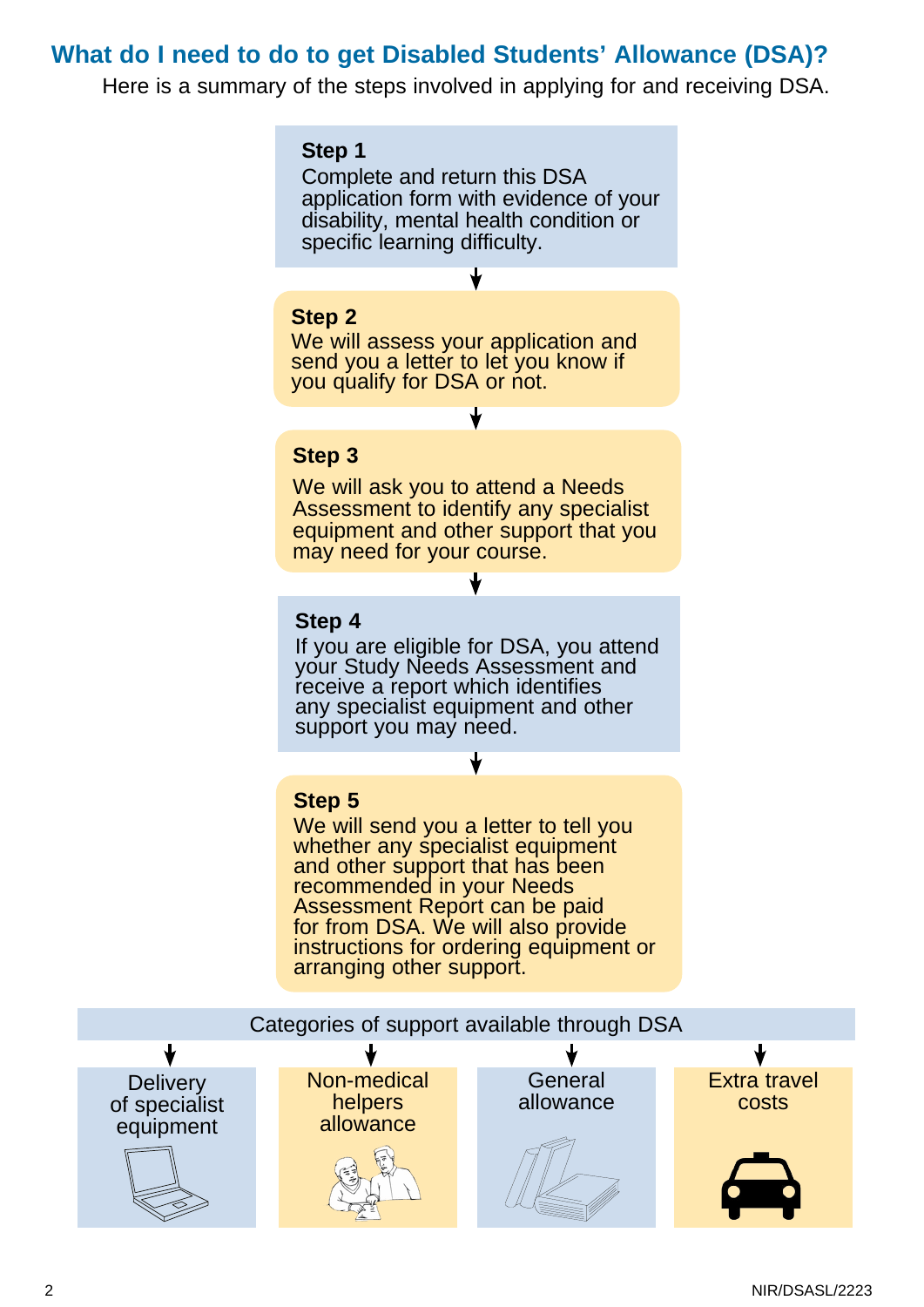### **Where can I find more information about Disabled Students' Allowance (DSA)?**

Visit **[www.studentfinanceni.co.uk](http://www.studentfinanceni.co.uk)**

You can also find more information in the guide:

• '2022/23 DSA students - Bridging the gap: A guide to the Disabled Students Allowance (DSA) in Higher Education'.

### **Braille, large print or audio forms and guides**

You can order forms and guides in Braille, large print or audio by emailing with your name, address, customer reference number along with what form and format you require to

• **[brailleandlargefonts@slc.co.uk](mailto:brailleandlargefonts%40slc.co.uk?subject=Braille%2C%20large%20print%20or%20audio%20form%20request)**

or you can telephone us on

• **0141 243 3686**

Please note, the above email address and telephone number can only deal with requests for alternative formats of forms and guides.

### **How can I contact you?**

- Visit **[www.studentfinanceni.co.uk](mailto:www.studentfinanceni.co.uk?subject=)**
- Contact our Customer Support Office on **0300 100 0077**

### **Instructions**

- Whenever you see this icon you must provide evidence to support your application. **fel**
- Answer all questions as fully as possible. If you do not, this may cause a delay to your application.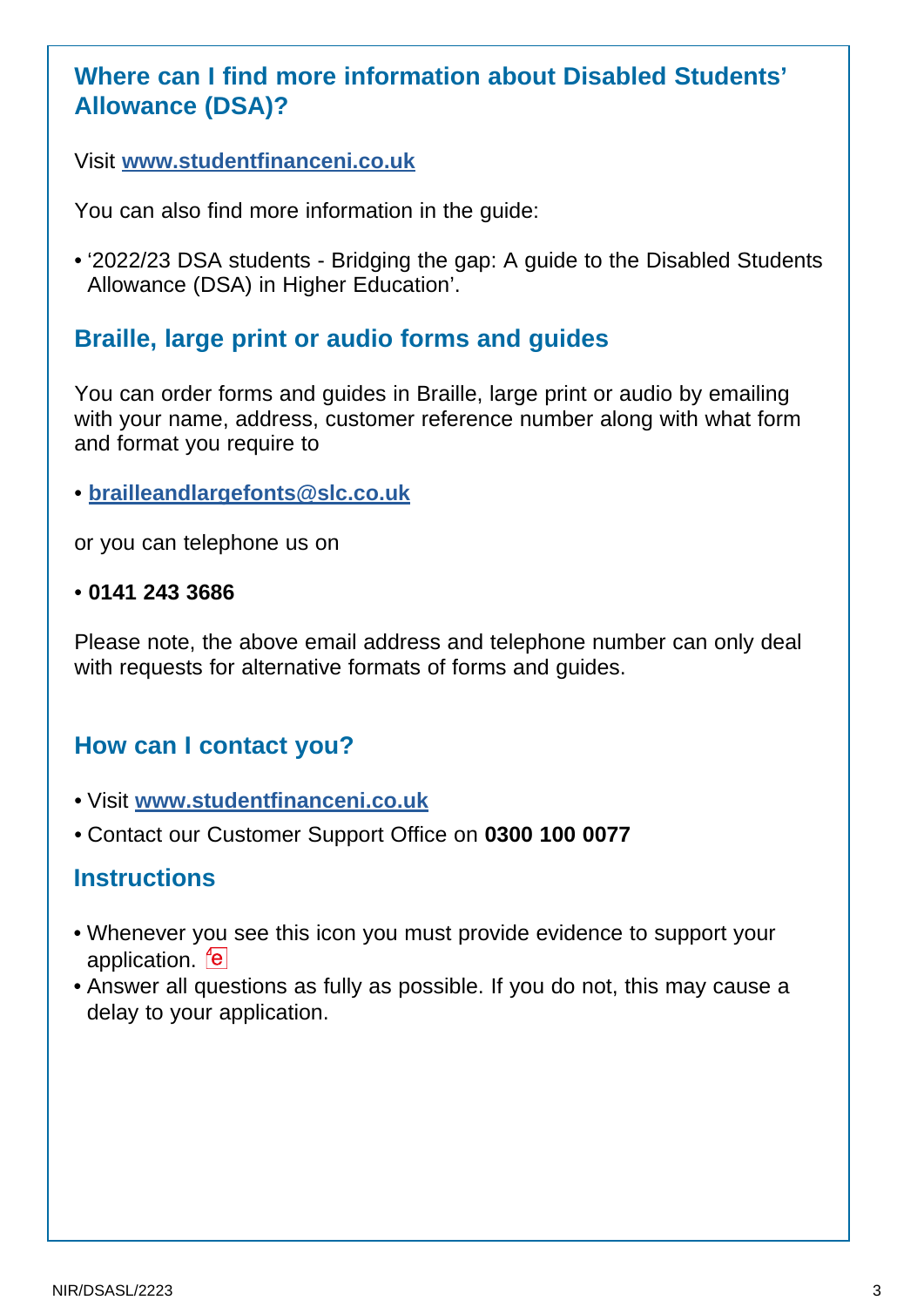## **Section 1 - personal details**

| <b>Customer Reference Number</b> |                              |
|----------------------------------|------------------------------|
| Forename(s)                      |                              |
| Surname<br><b>Sex</b>            | <b>Male</b><br><b>Female</b> |
| Date of birth                    | Year<br><b>Month</b><br>Day  |

## **Section 2 - other financial support**

| <b>Bursaries and awards</b>                                                                                                                                                                                                 |                         |  |  |  |  |  |
|-----------------------------------------------------------------------------------------------------------------------------------------------------------------------------------------------------------------------------|-------------------------|--|--|--|--|--|
| In academic year 2022/23 will you be eligible to apply for:                                                                                                                                                                 |                         |  |  |  |  |  |
| • an NHS bursary (excluding the social work bursary paid<br>by the NHS Business Services Authority)                                                                                                                         | <b>Yes</b><br><b>No</b> |  |  |  |  |  |
| • a Scottish Government Health Directorate Bursary<br>(Scottish Healthcare Allowance)                                                                                                                                       | Yes<br><b>No</b>        |  |  |  |  |  |
| • a healthcare bursary from the Department of Health for<br>Northern Ireland                                                                                                                                                | <b>Yes</b><br><b>No</b> |  |  |  |  |  |
| If you receive one of these bursaries or awards which includes an element<br>for disability you will not be eligible for Disabled Students' Allowance through<br>Student Finance NI. Do not continue with this application. |                         |  |  |  |  |  |
| Do you currently receive any financial help towards travel costs?<br>e.g. mobility component of Disability Living Allowance or<br>Personal Independence Payment                                                             | <b>Yes</b><br><b>No</b> |  |  |  |  |  |
| If 'Yes' please provide full details including amounts                                                                                                                                                                      |                         |  |  |  |  |  |
| <b>Type of financial help</b>                                                                                                                                                                                               | Amount (£)              |  |  |  |  |  |
|                                                                                                                                                                                                                             |                         |  |  |  |  |  |
|                                                                                                                                                                                                                             |                         |  |  |  |  |  |
|                                                                                                                                                                                                                             |                         |  |  |  |  |  |
|                                                                                                                                                                                                                             |                         |  |  |  |  |  |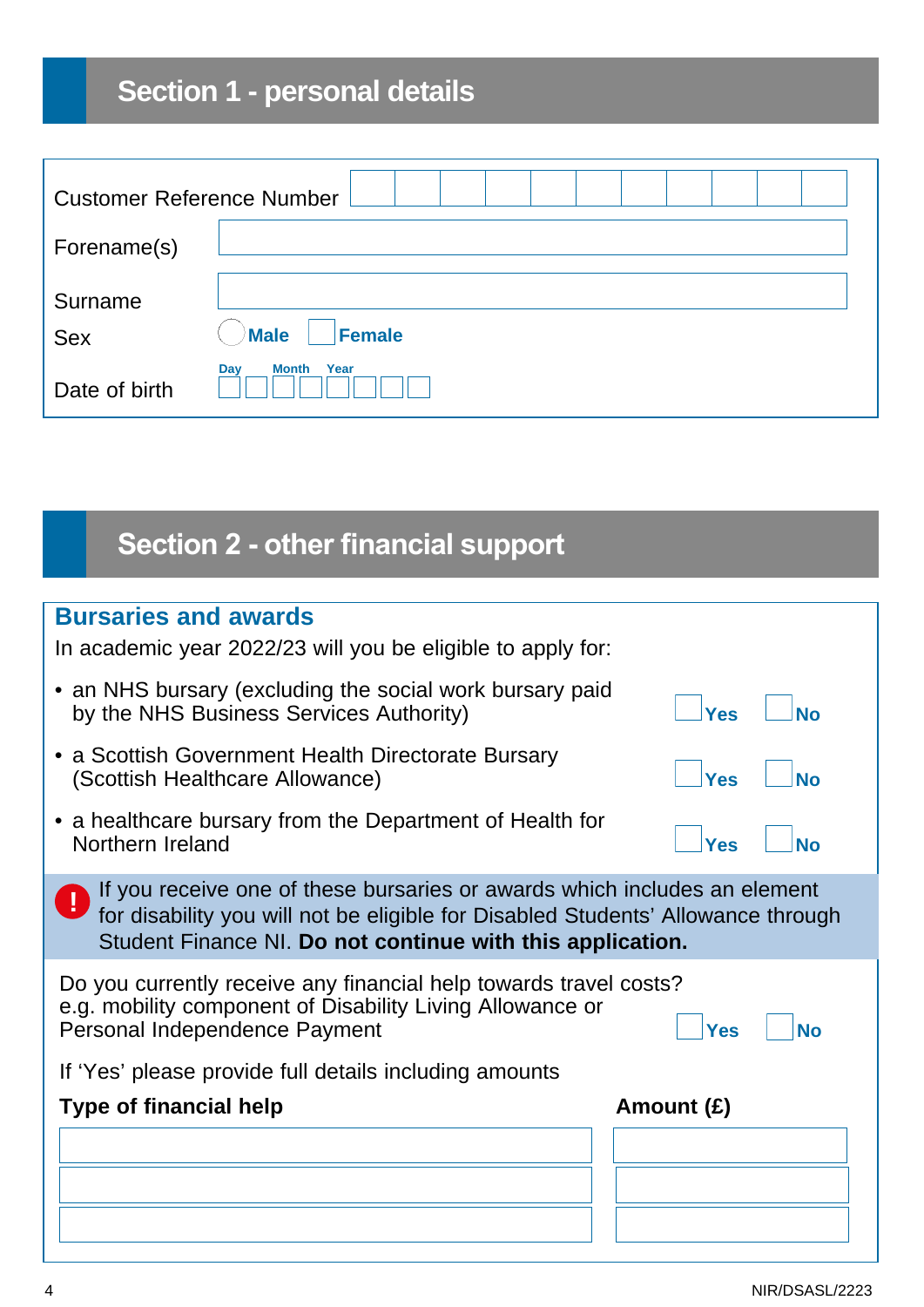### **Section 3 - DSA information and evidence**

### **Your disability, mental health condition or specific learning difficulty**

Please give full details and provide evidence of your disability, mental health condition or specific learning difficulty.

You can also download and complete the Disability Evidence Form from [www.studentfinanceni.co.uk](mailto:www.studentfinanceni.co.uk?subject=)

### **Physical disability/mental health condition**

You should provide a written medical statement from a doctor or appropriately qualified specialist, confirming the nature of your disability or mental health condition.

### **Specific learning difficulty (for example, dyslexia)**

You should provide a diagnostic report, written in accordance with the 2005 Specific Learning Difficulty (SpLD) Working Group Guidelines, from either:

- A Practitioner Psychologist; or
- A suitably qualified specialist teacher, holding a SpLD Assessment Practicing **Certificate**

It is your responsibility to pay any costs to obtain the required evidence.

**b** On what date was your disability, mental health **Day** Month Year condition or specific learning difficulty last assessed?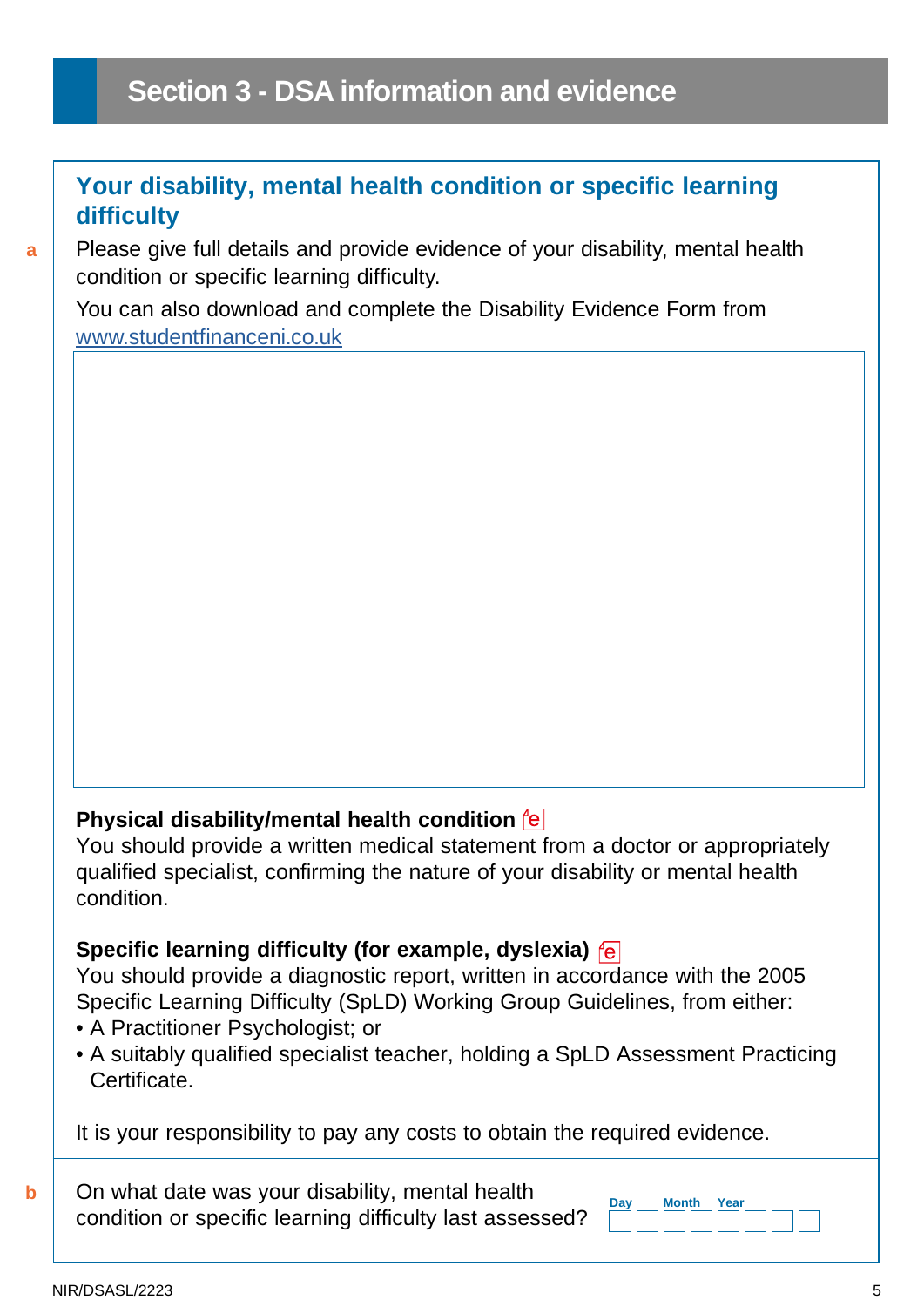### **Section 3 - DSA information and evidence**

**Continued** 

| Is this your first application for Disabled Students'<br>Allowance (DSA)? | <b>Yes</b><br><b>No</b>                                                           |
|---------------------------------------------------------------------------|-----------------------------------------------------------------------------------|
|                                                                           | if 'Yes' go to section 4                                                          |
| made.                                                                     | If 'No', please provide details of each previous DSA funding application you have |
| Date of application                                                       | Funding authority applied to <b>e</b>                                             |
| <b>Month</b><br>Year<br>Day                                               |                                                                                   |
|                                                                           |                                                                                   |
|                                                                           |                                                                                   |
|                                                                           |                                                                                   |
|                                                                           |                                                                                   |
|                                                                           |                                                                                   |
|                                                                           |                                                                                   |
|                                                                           |                                                                                   |

You must provide evidence showing the result of each previous DSA funding application and any DSA Needs Assessment Report you received from the funding authority.

If you cannot provide the evidence requested, please provide full details of the funding you received in the box below.

We may contact the relevant funding authorities for further information.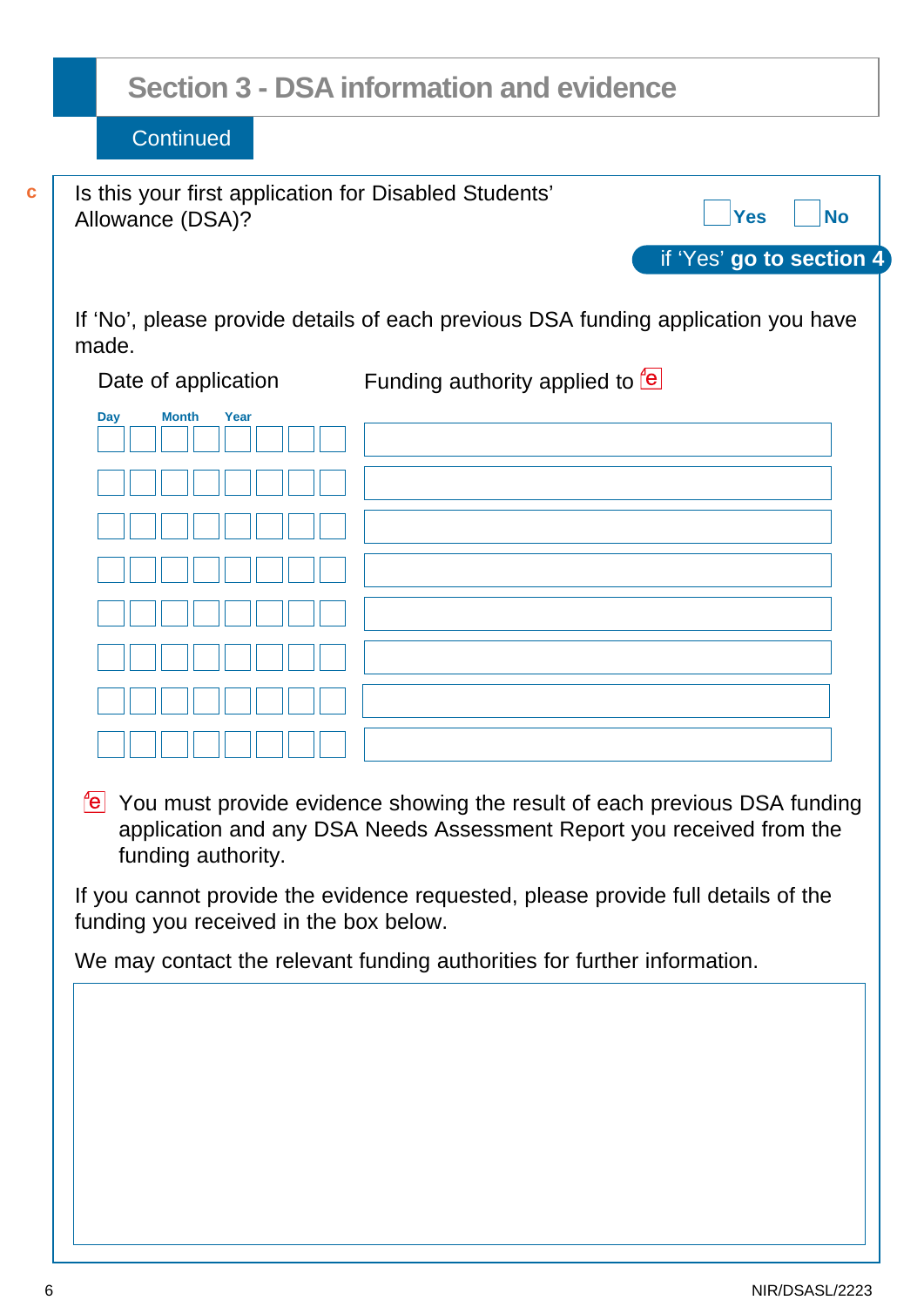| <b>Your consent to DSA arrangements</b><br>Please tick the boxes below if you consent to the following DSA<br>arrangements. If you do not give consent it may delay any payments<br>you receive.<br>You have the right to withdraw your consent to us processing your<br>personal information in relation to this application form. To withdraw<br>your consent, please contact us. |
|-------------------------------------------------------------------------------------------------------------------------------------------------------------------------------------------------------------------------------------------------------------------------------------------------------------------------------------------------------------------------------------|
| I agree that Student Finance NI and the disability adviser at my university or<br>college may exchange information about my application for DSA where this<br>is necessary to make sure I get the help I need.                                                                                                                                                                      |
| I agree that Student Finance NI and my DSA Needs Assessor may<br>exchange information about my application for DSA where this is<br>necessary to make sure I get the help I need.                                                                                                                                                                                                   |
| I agree that Student Finance NI and my DSA suppliers may exchange<br>information about my application for DSA where this is necessary to make<br>sure I get the help I need.                                                                                                                                                                                                        |
|                                                                                                                                                                                                                                                                                                                                                                                     |

### **Section 5 - your bank or building society account**

### **UK bank/building society account details**

Where possible we will pay suppliers of your equipment or support services directly. However, please complete the section below so that we can pay you if we need to. You do not need to provide these details if you have already given them to us.

#### **The account must be in your own name and be able to accept direct credits.**

| Sort code                                       |  |  |  |  |  |  |
|-------------------------------------------------|--|--|--|--|--|--|
| Account number                                  |  |  |  |  |  |  |
| Building society roll<br>number (if applicable) |  |  |  |  |  |  |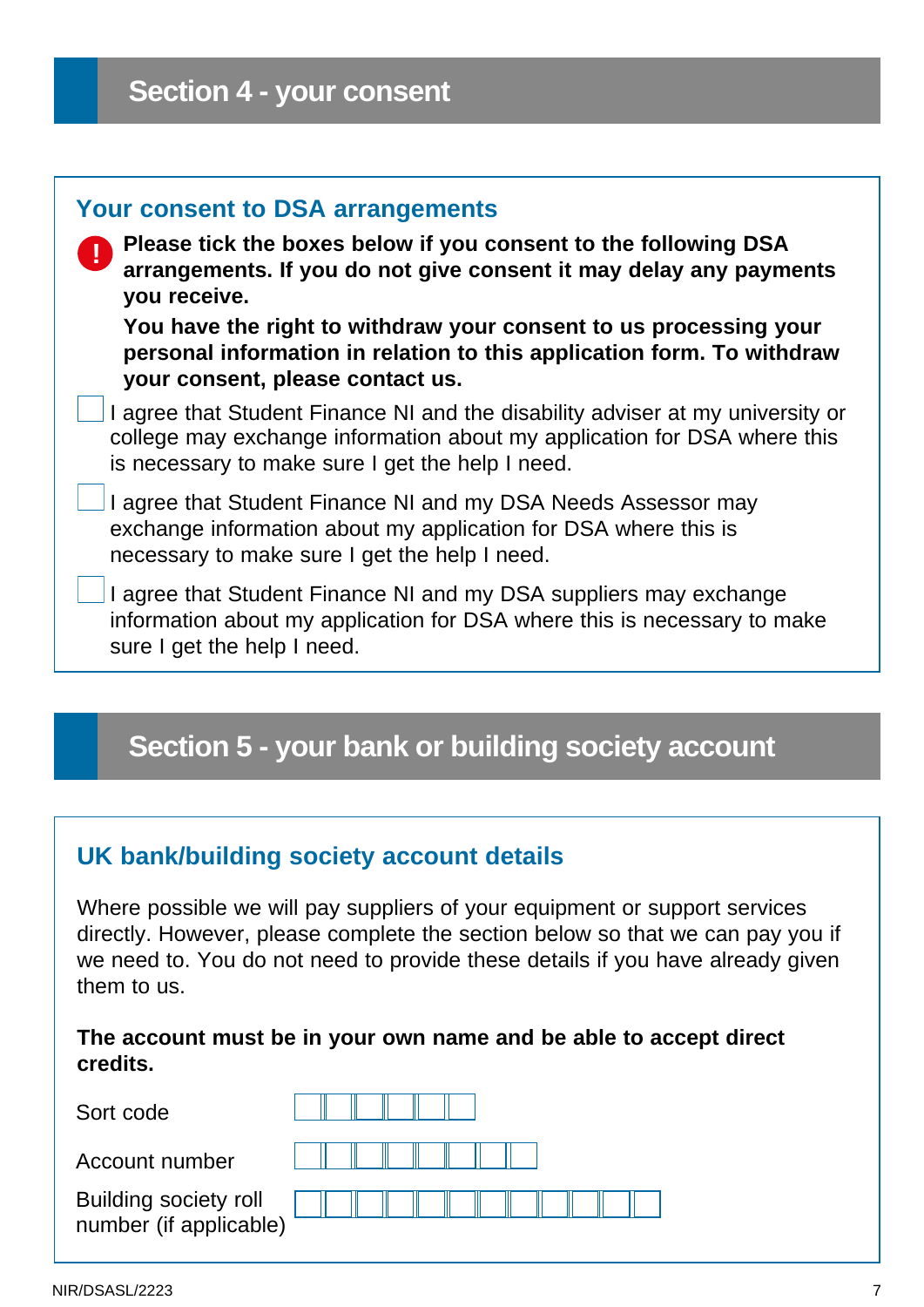### **Declaration**

To find out how we'll use the information you provide go to **[www.studentfinanceni.co.uk/privacy-notice](mailto:www.studentfinanceni.co.uk/privacy-notice?subject=)** to read our Privacy Notice before signing this form.

Alternatively, you can request a copy by writing to the Student Loans Company Ltd (SLC) at 100 Bothwell Street, Glasgow, G2 7JD or by calling our Customer Support Office.

• I confirm that to the best of my knowledge and belief, the information I have provided is true and complete. If it's not I understand I may not receive financial support, any support I have had may be withdrawn and I could be prosecuted.

| Your full name (in BLOCK CAPITALS) |                             |
|------------------------------------|-----------------------------|
| Your signature                     | Today's date                |
| X                                  | <b>Month</b><br>Year<br>Day |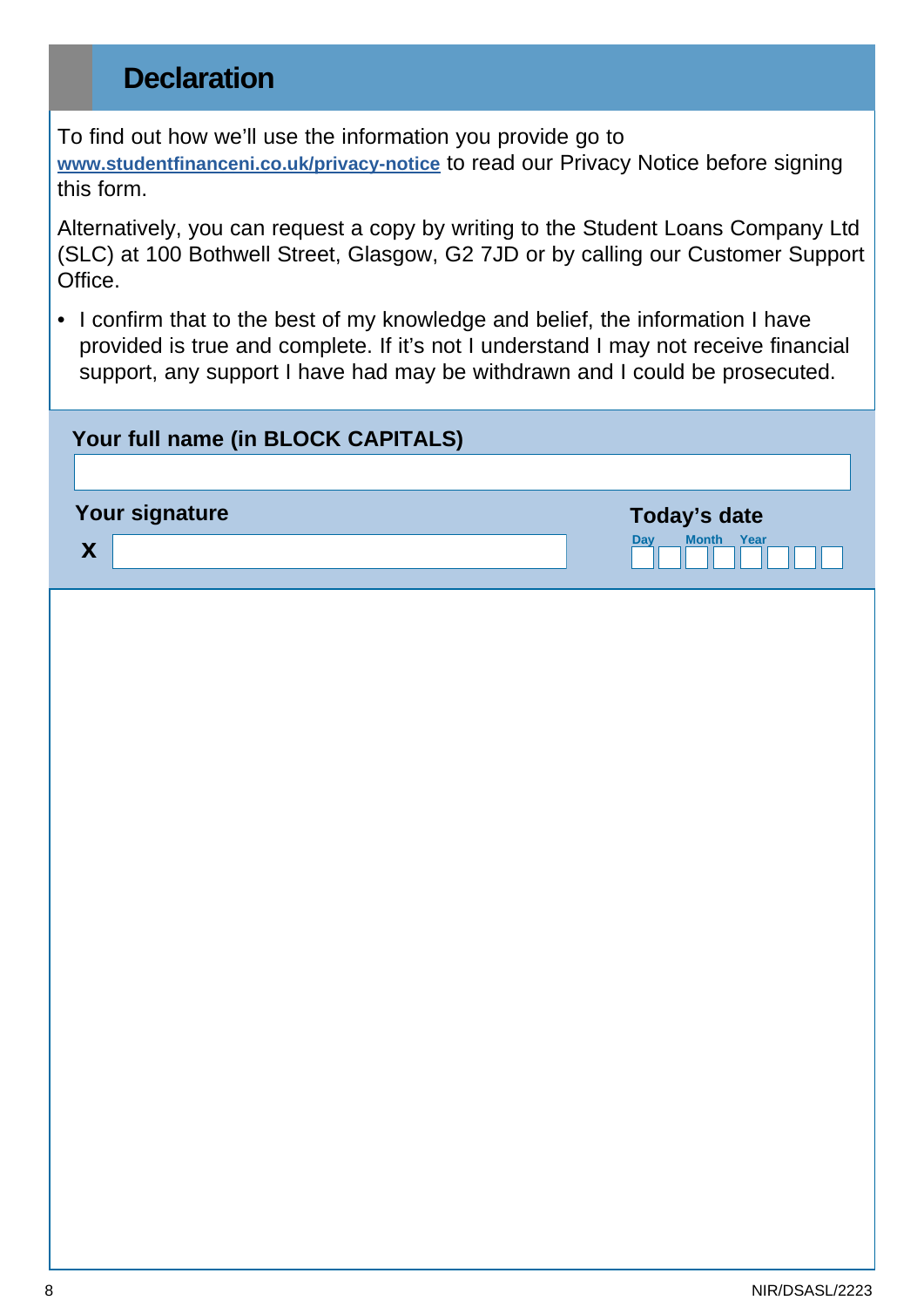### **Additional notes**

If you are providing extra information below please clearly mark what section and question number the information is about.